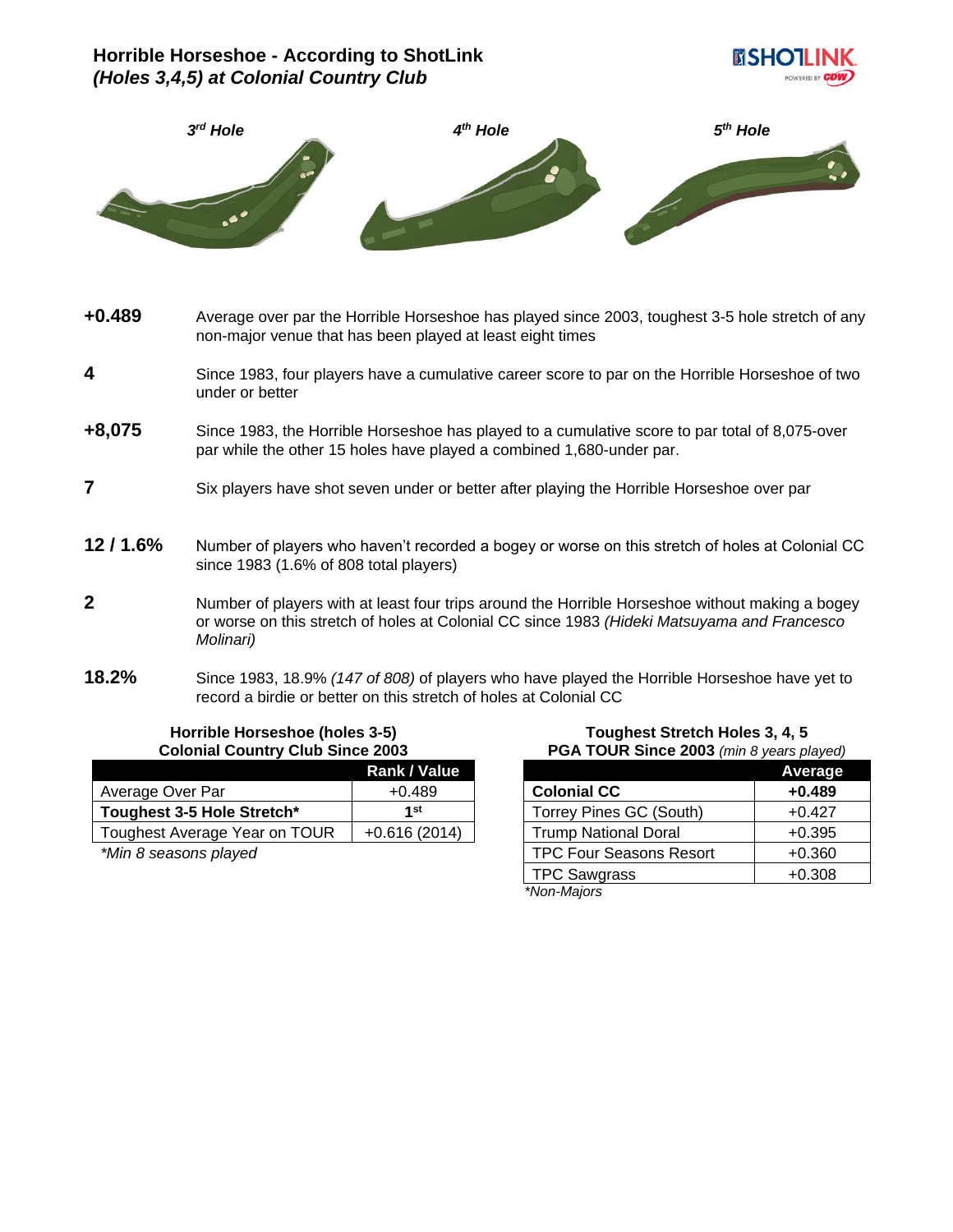

- **+0.612** Last season, the Horrible Horseshoe (holes 3-5) played 0.612 over-par, marking the third toughest since 2003
- In fact, seven of the last ten seasons have seen the Horrible Horseshoe played at least a combined half shot over par
- **+0.616** This stretch played the toughest in 2014 with the field playing these three holes a combined +0.616 over par

## **Notes on the Horrible Horseshoe Colonial CC - Since 1983**

| 808 Individual Players have played at least one round           |
|-----------------------------------------------------------------|
| 147 Players without a birdie or better in their careers (18.2%) |
| 12 Players without a bogey or worse in their careers (1.6%)     |

**Horrible Horseshoe (holes 3-5) Average Over Par Since 2003**

| י כ∽י |                      |
|-------|----------------------|
|       | <b>Avg. Over Par</b> |
| 2021  | $+0.612$             |
| 2020  | +0.521               |
| 2019  | $+0.582$             |
| 2018  | $+0.438$             |
| 2017  | $+0.606$             |
| 2016  | $+0.570$             |
| 2015  | $+0.428$             |
| 2014  | $+0.616$             |
| 2013  | $+0.450$             |
| 2012  | $+0.614$             |
| 2011  | $+0.464$             |
| 2010  | $+0.301$             |
| 2009  | $+0.363$             |
| 2008  | $+0.560$             |
| 2007  | $+0.364$             |
| 2006  | $+0.485$             |
| 2005  | $+0.459$             |
| 2004  | $+0.443$             |
| 2003  | $+0.396$             |

**Score to Par by Year Horrible Horseshoe Since 1983**

|      | <b>Score to Par</b> |      | <b>Score to Par</b> |
|------|---------------------|------|---------------------|
| 2021 | +238                | 2001 | +193                |
| 2020 | $+224$              | 2000 | +223                |
| 2019 | $+224$              | 1999 | +218                |
| 2018 | $+173$              | 1998 | +202                |
| 2017 | $+232$              | 1997 | $+130$              |
| 2016 | $+217$              | 1996 | $+287$              |
| 2015 | $+169$              | 1995 | +247                |
| 2014 | $+244$              | 1994 | +174                |
| 2013 | +189                | 1993 | $+206$              |
| 2012 | $+243$              | 1992 | $+166$              |
| 2011 | $+182$              | 1991 | $+212$              |
| 2010 | $+118$              | 1990 | $+276$              |
| 2009 | $+144$              | 1989 | $+228$              |
| 2008 | $+224$              | 1988 | $+195$              |
| 2007 | +132                | 1987 | $+184$              |
| 2006 | $+183$              | 1986 | +248                |
| 2005 | $+170$              | 1985 | $+237$              |
| 2004 | $+164$              | 1984 | $+275$              |
| 2003 | $+149$              | 1983 | +282                |
| 2002 | $+273$              |      |                     |

*\*Toughest Seasons*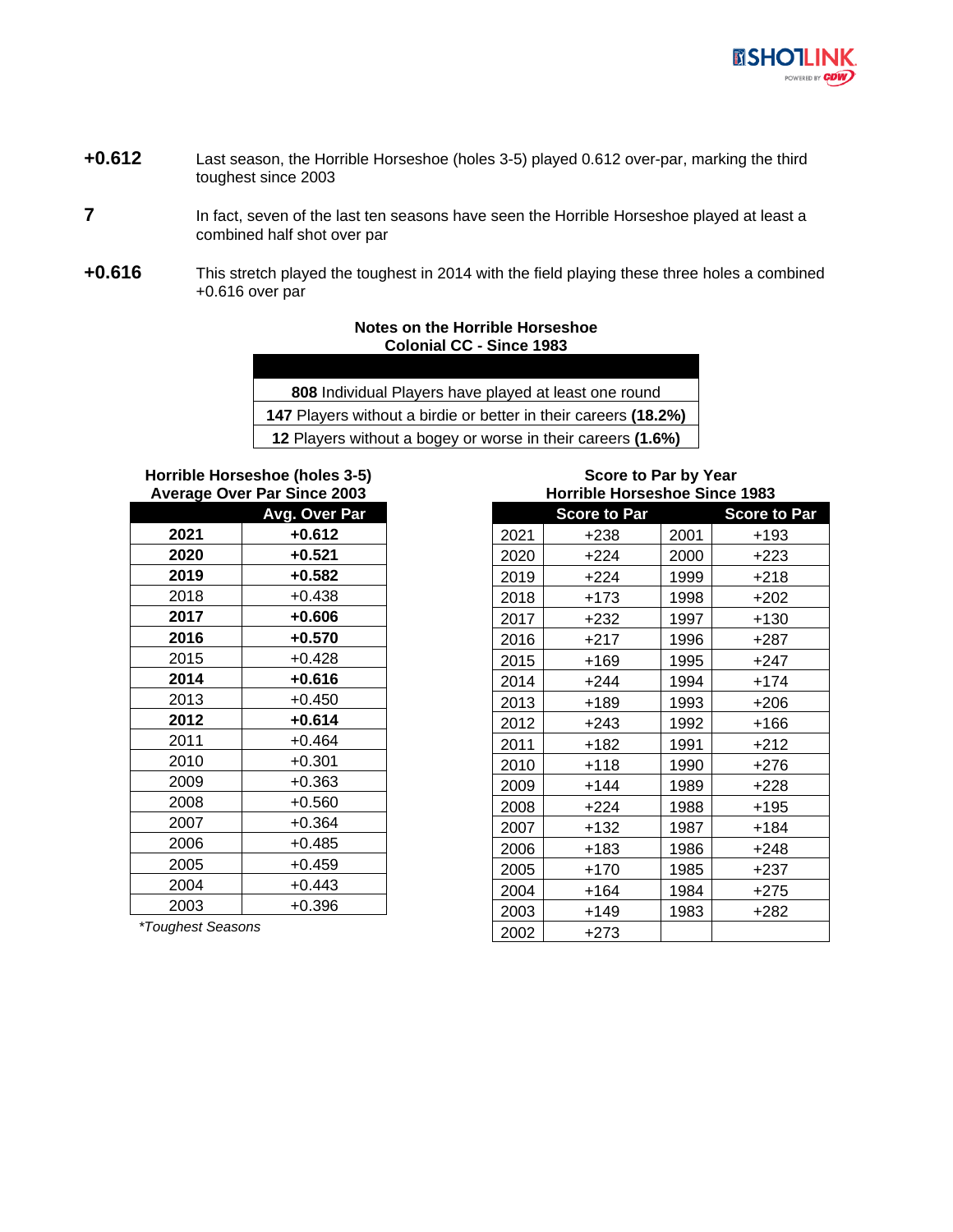

- **+8,075** Since 1983, the Horrible Horseshoe has played to a cumulative score to par total of 8,075-over par while the other 15 holes have played a combined 1,680-under par.
- **23** 23 players have a career relative to par score under par on holes 3-5 at Colonial Country Club since 1983
- **-2** Four players have played the Horrible Horseshoe a combined two-under par since 1983 (Harris English in 24 rounds, Russell Henley in 4 rounds, Hideki Matsuyama in four rounds, and P.H. Horgan III in four rounds)
- **48.2%** 7,019 of 14,553 rounds on holes 3-5 have been played over-par at Colonial Country Club since 1983
- **208** In 2021, 208 of the 389 rounds at Colonial CC the players played the Horrible Horseshoe over par, marking the seventh time since 1983 that 200 or more total rounds were over par on this three-hole stretch
- **-8** Charley Hoffman (2021, 2nd Rd) played the Horrible Horseshoe in one over and finished the round at eight under, marking the second player since 1983 to finish eight under or better for the round after playing holes 3-5 over par (1985 Joey Sindelar 2<sup>nd</sup> Rd)

## **Horrible Horseshoe (holes 3-5) Scoring Leaders Since 1983**

|                        | Score to Par # of Rds |                |
|------------------------|-----------------------|----------------|
| Harris English         | $-2$                  | 24             |
| <b>Russell Henley</b>  | $-2$                  | 4              |
| Hideki Matsuyama       | $-2$                  | 4              |
| P.H. Horgan III        | $-2$                  | 4              |
| Alan Bratton           | $-1$                  | $\overline{c}$ |
| Justin Bolli           | $-1$                  | $\overline{c}$ |
| Eric Axley             | $-1$                  | 4              |
| <b>Kris Blanks</b>     | $-1$                  | 12             |
| <b>Austin Cook</b>     | $-1$                  | 8              |
| David Feherty          | -1                    | 4              |
| <b>Ben Curtis</b>      | $-1$                  | 18             |
| Michael Letzig         | -1                    | 2              |
| Viktor Hovland         | $-1$                  | 4              |
| Francesco Molinari     | $-1$                  | 4              |
| <b>Brandon Harkins</b> | -1                    | 4              |
| Peter Lonard           | $-1$                  | 24             |
| <b>Troy Merritt</b>    | -1                    | 10             |
| <b>Ben Kohles</b>      | -1                    | 4              |
| Zack Miller            | -1                    | $\overline{2}$ |
| Sammy Rachels          | -1                    | 4              |
| John Riegger           | -1                    | 1              |
| Gary Woodland          | -1                    | 11             |
| <b>Steve Schneiter</b> | -1                    | 2              |

## **Horrible Horseshoe vs. Rest of the Course Colonial Country Club Since 1983**

|                           | Holes 1-2 & 6-18 Holes 3-5 |          |
|---------------------------|----------------------------|----------|
| <b>Birdies or Better</b>  | 41.066                     | 3.949    |
| <b>Bogeys</b>             | 30.939                     | 9,660    |
| Double Bogeys or Worse    | 4.122                      | 1.112    |
| <b>Total Score to Par</b> | $-1,680$                   | $+8,075$ |

# **Scoring Comparison Horrible Horseshoe Since 1983**

|                  | # of Rds | PCT  |
|------------------|----------|------|
| 3 Under          | 13       | 0.1  |
| 2 Under          | 236      | 1.6  |
| 1 Under          | 1,798    | 12.4 |
| Even             | 5,487    | 37.7 |
| <b>Over Par</b>  | 7,019    | 48.2 |
| <b>Total Rds</b> | 14,553   |      |

## **Most Total Rounds Over Par on Horrible Horseshoe Colonial CC Since 1983**

|      | <b>Under Par</b> | <b>Over Par</b> |
|------|------------------|-----------------|
| 1996 | 36               | 216             |
| 2002 | 44               | 214             |
| 2021 | 52               | 208             |
| 2012 | 51               | 206             |
| 1984 | 39               | 205             |
| 1990 | 42               | 202             |
| 2020 | 64               | 200             |
| 1983 | 33               | 199             |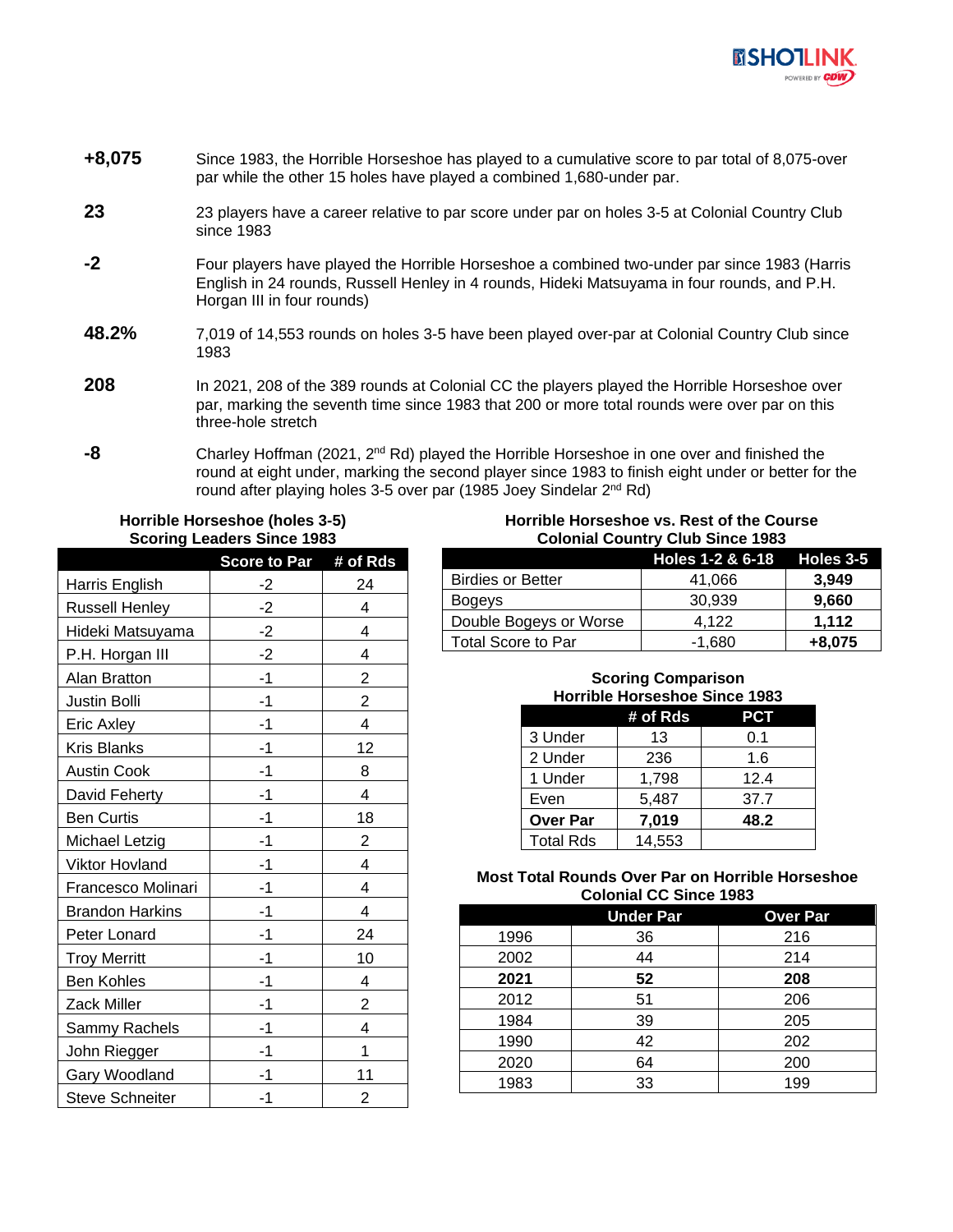

## **Best Round Score to Par When Playing Horrible Horseshoe Over Par Since 1983**

|                      | Rd              | Horrible Horseshoe Rd RTP |    |
|----------------------|-----------------|---------------------------|----|
| 2021 Charley Hoffman | 2 <sub>nd</sub> | $+1$                      | -8 |
| 1985 Joey Sindelar   | 3 <sup>rd</sup> | $+1$                      | -8 |
| 1993 Mike Hulbert    | Final           | +3                        |    |
| 2018 Corey Conners   | <b>PLC</b>      | +1                        |    |
| 2018 Brooks Koepka   | 2 <sub>nd</sub> | $+1$                      |    |
| 2009 Steve Stricker  | 1 st            | +1                        |    |
| 1991 Bob Lohr        | 3rd             |                           |    |

**-3** Since 1983, there have been 13 rounds played on the Horrible Horseshoe a combined threeunder par (0.1%). *Last to accomplish this feat: Kyle Reifers (2016, Final Rd).*

**2** Since 1983, two players (Hideki Matsuyama and Francesco Molinari) are the only players with at least four trips around the Horrible Horseshoe without making a bogey or worse on holes 3-5 at Colonial CC.

### **Most Under Par on Horrible Horseshoe in a Round Colonial CC Since 1983**

|                        | Rd              | 3  | 4  | 5    | <b>Score to Par</b> |
|------------------------|-----------------|----|----|------|---------------------|
| 2016 Kyle Reifers      | Final           | -1 | -1 | -1   | -3                  |
| 2015 Jason Bohn        | Final           | -1 | -1 | -1   | -3                  |
| 2009 Mark Calcavecchia | 1 <sup>st</sup> | -1 | -1 | -1   | -3                  |
| 2008 Ryan Palmer       | Final           | -1 | -1 | -1   | -3                  |
| 2003 Justin Leonard    | Final           | -1 | -1 | -1   | -3                  |
| 2003 Mark Calcavecchia | Final           | -1 | -1 | -1   | -3                  |
| 2000 Stewart Cink      | 2 <sub>nd</sub> | -1 | -1 | -1   | -3                  |
| 1996 Lanny Wadkins     | 2 <sub>nd</sub> | -1 | -1 | -1   | -3                  |
| 1992 Bob Lohr          | 2 <sub>nd</sub> | -1 | -1 | -1   | $-3$                |
| 1989 Paul Azinger      | $1$ st          | F  | -1 | $-2$ | -3                  |
| 1988 Dave Rummells     | 1st             | -1 | -1 | -1   | -3                  |
| 1985 Raymond Floyd     | Final           | -1 | -1 | -1   | -3                  |
| 1984 Sammy Rachels     | 2 <sub>nd</sub> | -1 | -1 | -1   | -3                  |

### **Scoring Performance on Horrible Horseshoe Hideki Matsuyama & Francesco Molinari**

|                    | Year & Rd            | <b>Birdies</b> | Pars |
|--------------------|----------------------|----------------|------|
| Hideki Matsuyama   | 2014 1st             |                | 3    |
|                    | 2014 2 <sup>nd</sup> |                | 3    |
|                    | 2014 3rd             | 2              |      |
|                    | 2014 Final           |                | 3    |
|                    | 2019 1st             |                | 3    |
| Francesco Molinari | 2019 2nd             |                | 3    |
|                    | 2019 3rd             |                | 2    |
|                    | <b>2019 Final</b>    |                |      |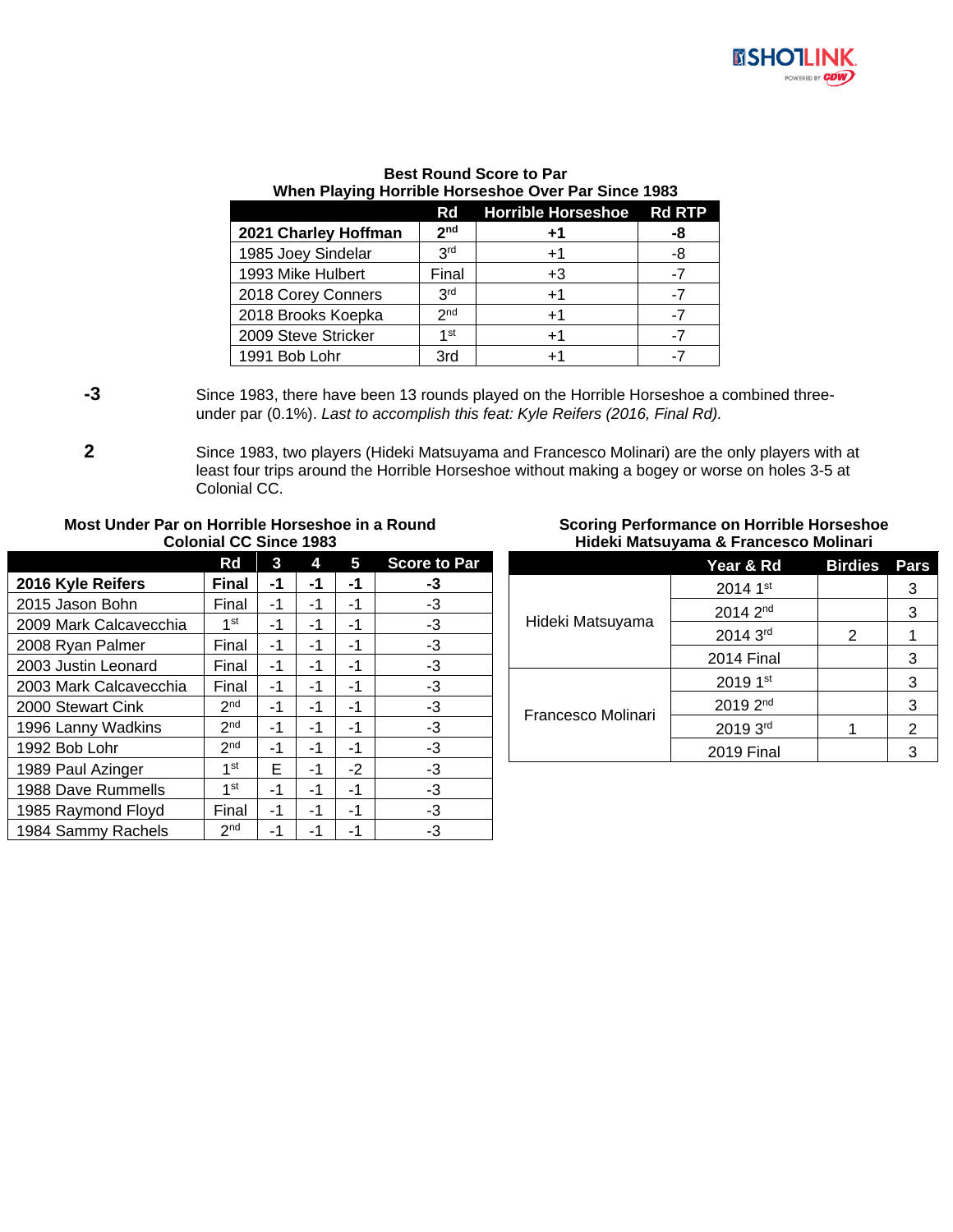

- **-8** Since 2000, the winners of the Charles Schwab Challenge have played the Horrible Horseshoe a combined eight-under par.
- **4** In this time frame, four winners (five times) have played holes 3-5 over-par en route to victory at Colonial CC: Kevin Kisner (2017), Phil Mickelson (2000 & 2008), Nick Price (2002) and Sergio Garcia (2001).
- **E / +3** Defending champion Jason Kokrak played these three holes even par for the week en route to victory at Colonial CC. Jason Kokrak is three over in 24 career rounds on the Horrible Horseshoe.

| 3001111g Companson Holes 3-3 vs. T-2 & 0-10 Colonial CC Since 2000 |             |                  |  |  |  |  |
|--------------------------------------------------------------------|-------------|------------------|--|--|--|--|
|                                                                    | Holes 3-5   | Holes 1-2 & 6-18 |  |  |  |  |
| 2021 Jason Kokrak                                                  | <b>Even</b> | $-14$            |  |  |  |  |
| 2020 Daniel Berger                                                 | Even        | -15              |  |  |  |  |
| 2019 Kevin Na                                                      | Even        | -13              |  |  |  |  |
| 2018 Justin Rose                                                   | -1          | $-19$            |  |  |  |  |
| 2017 Kevin Kisner                                                  | +1          | $-11$            |  |  |  |  |
| 2016 Jordan Spieth                                                 | $-2$        | -15              |  |  |  |  |
| 2015 Chris Kirk                                                    | Even        | $-12$            |  |  |  |  |
| 2014 Adam Scott                                                    | -1          | -8               |  |  |  |  |
| 2013 Boo Weekley                                                   | Even        | $-14$            |  |  |  |  |
| 2012 Zach Johnson                                                  | $-1$        | -11              |  |  |  |  |
| 2011 David Toms                                                    | Even        | $-15$            |  |  |  |  |
| 2010 Zach Johnson                                                  | $-1$        | $-20$            |  |  |  |  |
| 2009 Steve Stricker                                                | Even        | -17              |  |  |  |  |
| 2008 Phil Mickelson                                                | +1          | $-15$            |  |  |  |  |
| 2007 Rory Sabbatini                                                | Even        | -14              |  |  |  |  |
| 2006 Tim Herron                                                    | $-2$        | -10              |  |  |  |  |
| 2005 Kenny Perry                                                   | $-3$        | $-16$            |  |  |  |  |
| 2004 Steve Flesch                                                  | $-4$        | $-7$             |  |  |  |  |
| 2003 Kenny Perry                                                   | $-1$        | $-18$            |  |  |  |  |
| 2002 Nick Price                                                    | $+3$        | -16              |  |  |  |  |
| 2001 Sergio Garcia                                                 | $+1$        | -14              |  |  |  |  |
| 2000 Phil Mickelson                                                | $+2$        | -14              |  |  |  |  |

## **Past Charles Schwab Challenge Winners Scoring Comparison Holes 3-5 vs. 1-2 & 6-18 Colonial CC Since 2000**